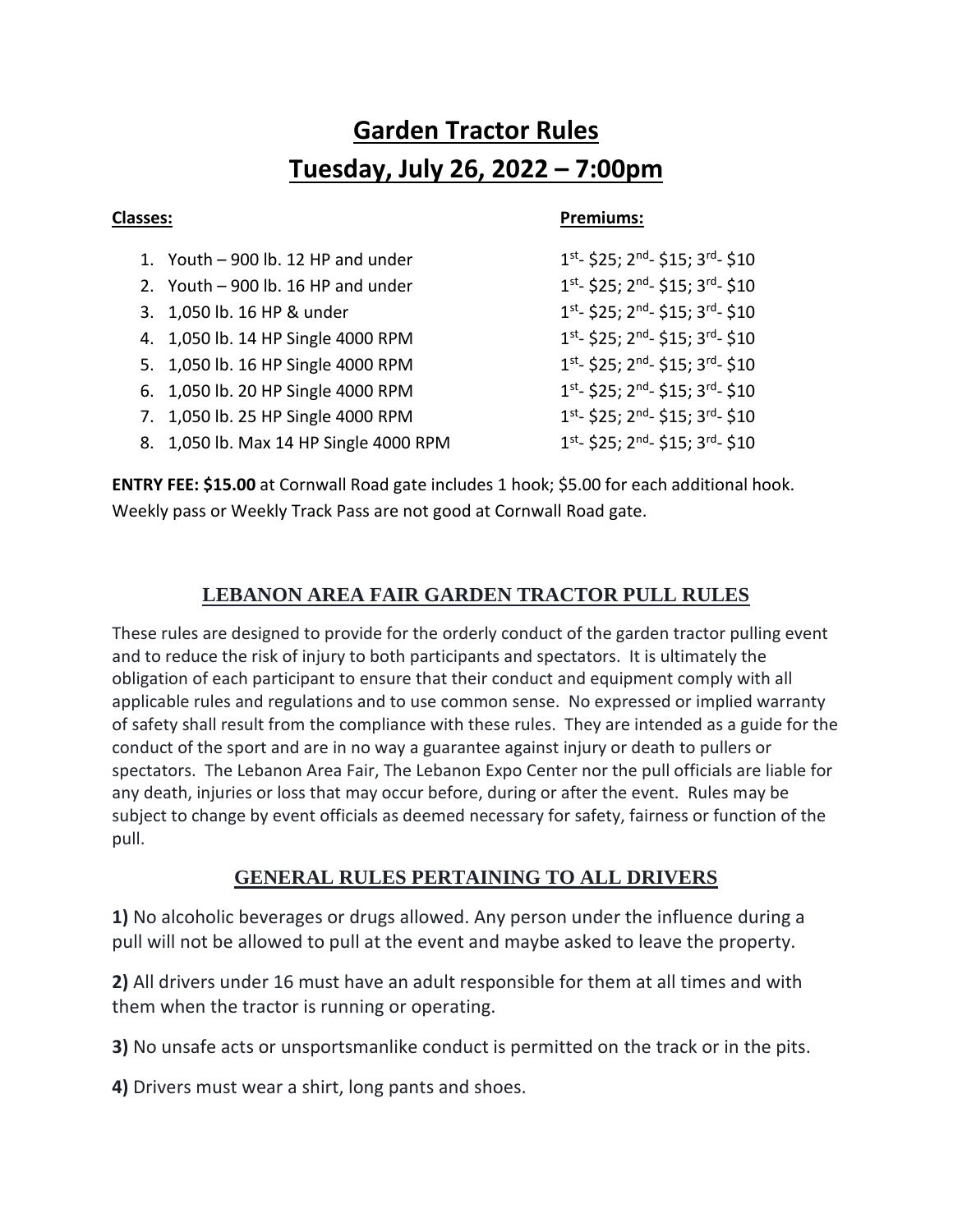**5)** DRIVERS MUST WATCH THE FLAGMAN AT ALL TIMES. Tractor must stop upon signal from flagman. Decisions by event officials are final.

**6)** Drivers must remain in the seat with one hand on the steering wheel at all times during the pull.

**7)** Any driver that wraps their fingers under the fenders will be disqualified, as determined by any event official or track worker.

**8)** Each tractor may be entered only once per class. The only exception is in the youth classes where each tractor can be entered twice by two different drivers. One pull per tractor in each class unless you are the test puller, a tie is declared or you stop before the 35" line. The second attempt is the official distance. Test puller will repull in 6th or last place.

**9)** If the tractor's tires touch the boundary lines or outside them they will be disqualified.

**10)** Event officials will have the final decision as to the class a tractor may compete or any safety item.

**11)** The promoter(s) may do a safety or rules check at any time. Any failure to comply with these rules will result in immediate disqualification**.** No tractor may pull in any future pull until it is inspected and in compliance.

**12)** All drivers must attend the driver's meeting before the pull and are responsible for the information presented.

# **RULES PERTAINING TO ALL TRACTORS**

**1)** Contest is open to two-wheel drive, rear wheel drive and rubber-tired tractors.

**2)** No portion of the tractor may interfere with the sled or chain during the pull.

**3)** Rear fenders must be in place. Clutches, belts and drive shafts must be shielded.

**4)** No tractor may exceed 6' in width or extend more than 7' in front of the rear axle.

**5)** Weight may not extend behind the rear of the rear tires, except the hydro classes. All weights must be securely fastened. Anything falling on the track while hooked to the sled will be cause for disqualification.

**6)** All tractors must have working brakes capable of safely stopping the machine.

**7)** Driver's seat must be a stock type or have a 3" high back and may not protrude beyond rear wheels.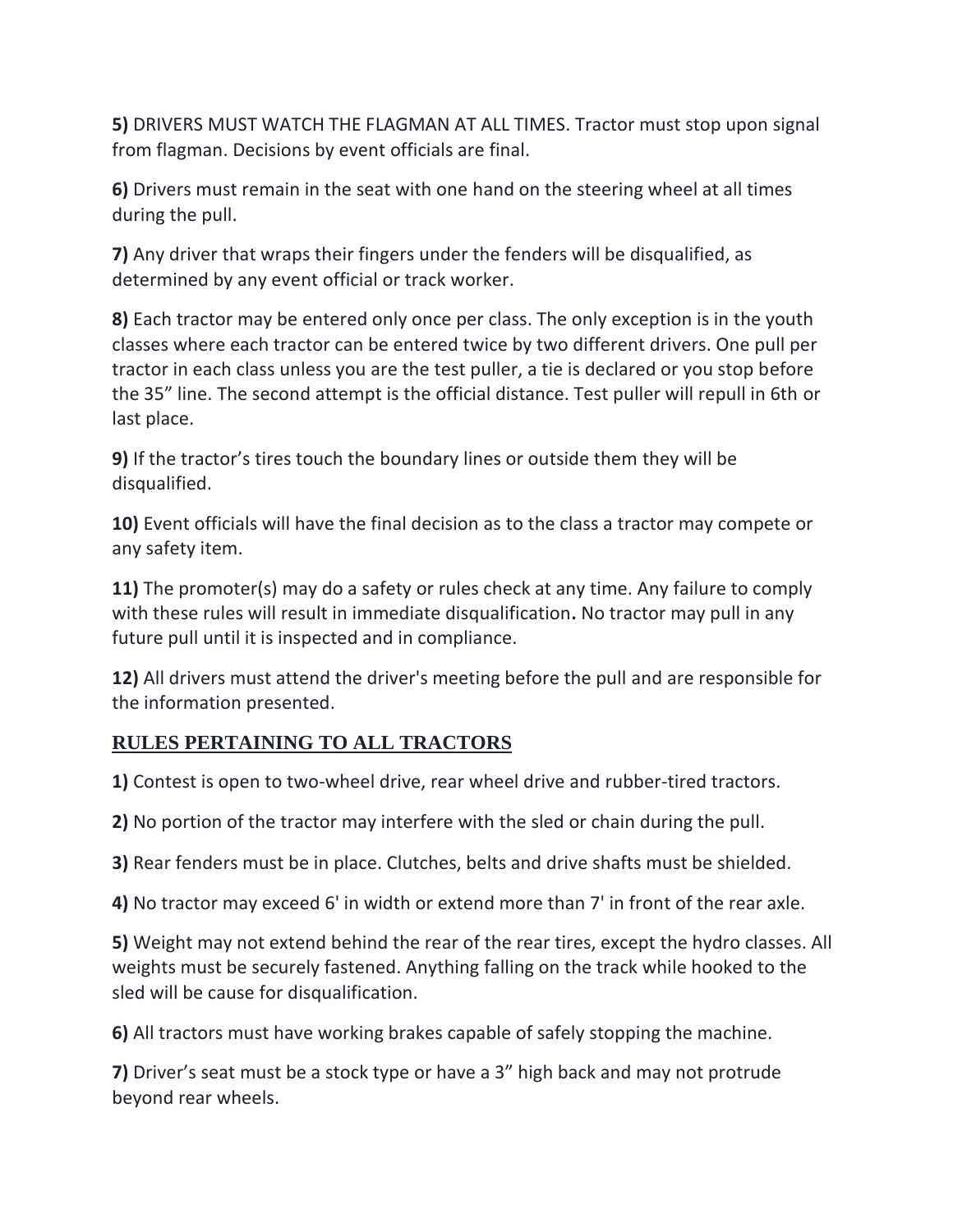**8)** Mower attachments must be removed or have the drive mechanism removed.

**9)** Wheelie bars are mandatory on all tractors. They must be able to hold the weight of the tractor. Maximum of 5" above the ground and must be a least 5" behind the rear tire. May have wheels or skid plates that are at least 1.5" x 3".

**10)** All tractors must have a working stock governor set at or below the maximum engine speed for the class, at full throttle. Kill switches with a 1 inch diameter hole are required. No rain caps allowed.

**11)** Gasoline or racing fuel only, no methanol, no E-85. Specific gravity must be between 0.700 and 0.770 at 60 degrees. No fuel with strong, harmful and sickening fumes, this includes but not limited to VP-MR fuels and any other similar fuels.

12) All rotating counterweight on the PTO side of the engine must be securely fastened. A bolt and washer are encouraged.

13) All tractors must have a stable hitch with a minimum 1.5"diameter hole and be 1/2" thick at point of hook.

# **FACTORY STOCK CLASSES**:

### **Youth -- 900 Lb. 12 HP and under - under age 14**

# **Youth -- 900 Lb. 16HP and under - under age 14**

### **Adult -- 1050 Lb. 16 HP – [Note: 20 hp for hydro transmissions] 1050 lb.**

1) This class is open to tractors, stock in appearance and stock stance. Frame and transmission must be for the make and model tractor being entered. You are allowed to change the engine to a max of 16 hp, but it must be of the same engine manufacturer, and same number of cylinders as originally equipped, frame maybe altered to fit the flywheel. Head strap and scatter shield allowed.

**2**) May be 6 or 8inch diameter front wheels with 3 rib tires permitted. Maximum rear tire size is 23 x10.50 x 12" any type tread. No pro puller tires. No cutting permitted. No aftermarket wheels, steel only.

- **3)** Maximum 10"hitch height
- **4)** Stock stroke and .030" overbore maximum for engine used.
- **5)** OEM cam with OEM specifications only. Stock ignition only.
- **6)** No welding, grinding or polishing on cylinder head. No aftermarket heads.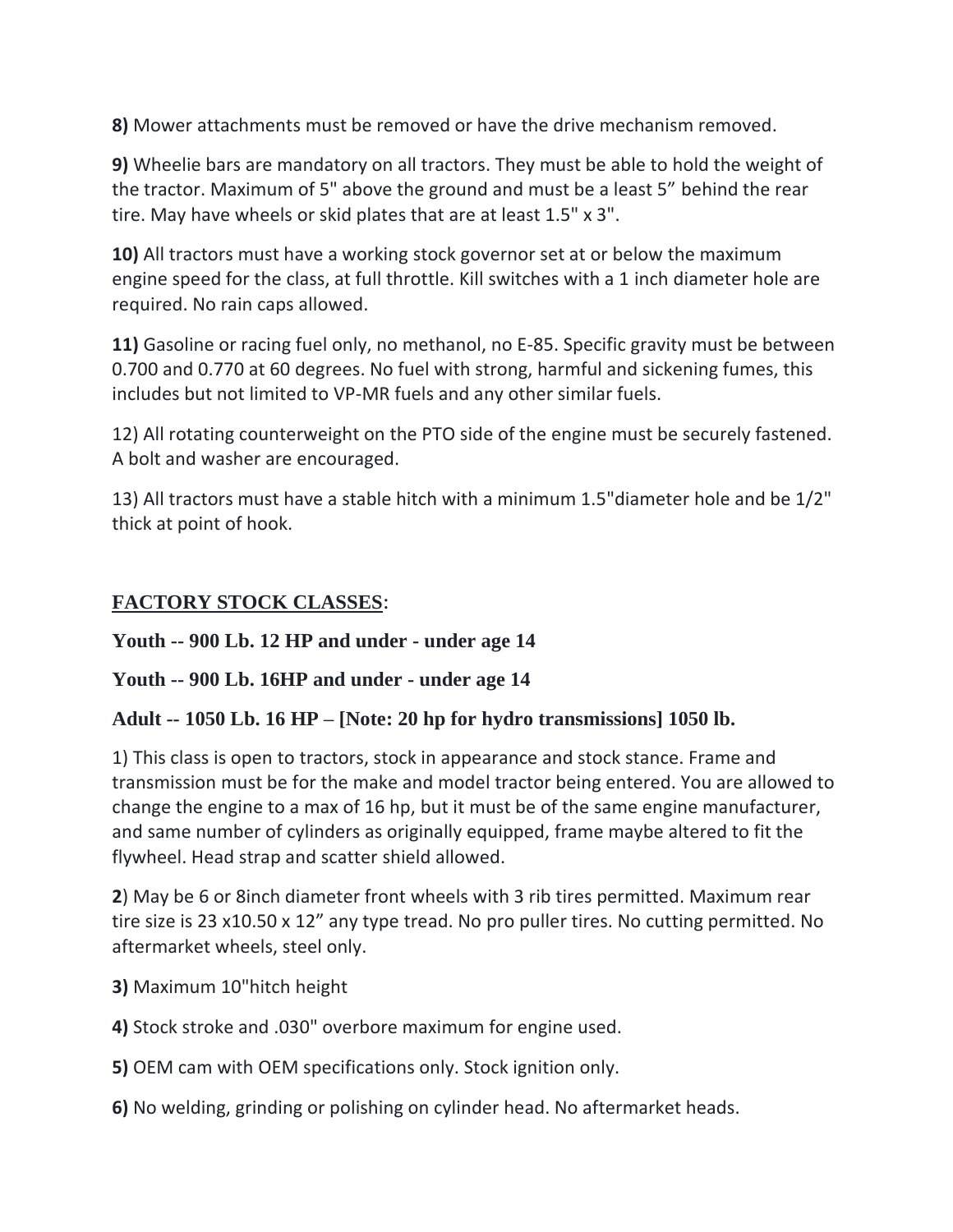**7)** Stock OEM size valves and valve seats. No porting or polishing intake or exhaust ports.

**8)** OEM cast flywheel only, with no cutting, welding, or adding weight.

**9)** Gearing and pulley changes are allowed. Foot or hand throttle permitted. Stock governor at 3600 rpm max.

**10)** OEM carburetor for engine used with no carburetor to engine spacers or velocity stacks. A stock air cleaner assembly is required. Max venturi diameter of 1.00". No high performance fuel pumps, low volume universal electric pumps are OK, if connected to the kill switch. Choke must be installed and working.

**11)** Exhaust pipes, with no muffler, must discharge vertically, 12" minimum from center of the bend.

# **14 &16 HP Single 4000 RPM CLASSES 1050 Lb.**

**1)** Stock appearing tractors with standard type 1 cylinder engine or equivalent replacement and stock appearing drive train for make and model. No aftermarket blocks. Head strap and scatter shield allowed.

**2)** 23 x 10.50x 12" max. rear tire size. No cutting permitted. No pro puller tires. 6 or 8 inch diameter front wheels. After market wheels and 3 rib tires permitted.

**3)** Maximum 10"hitch height

**4)** Stock stroke and .030" maximum overbore for engine used.

**5)** Any **c**amshaft allowed with maximum lift at valve of .325" at .010" lash. Porting is allowed.

**6)** No welding, grinding or polishing on cylinder head. No aftermarket heads.

**7)** OEM valve seats and valves for factory rated H.P. of the engine model being used.

**8)** OEM type carburetor for engine used, No carburetor spacers or velocity slacks. Maximum venturi diameter of 1.00". No high performance fuel pumps, low volume universal electric pumps are OK, if connected to the kill switch.

**9)** Steel or OEM cast flywheel with no cutting, welding, or adding weight.

**10)** Foot or hand throttle permitted. Stock governor at 4000 rpm Max.

**11)** Exhaust pipes, with no muffler, must discharge vertically, 12" minimum from center of bend.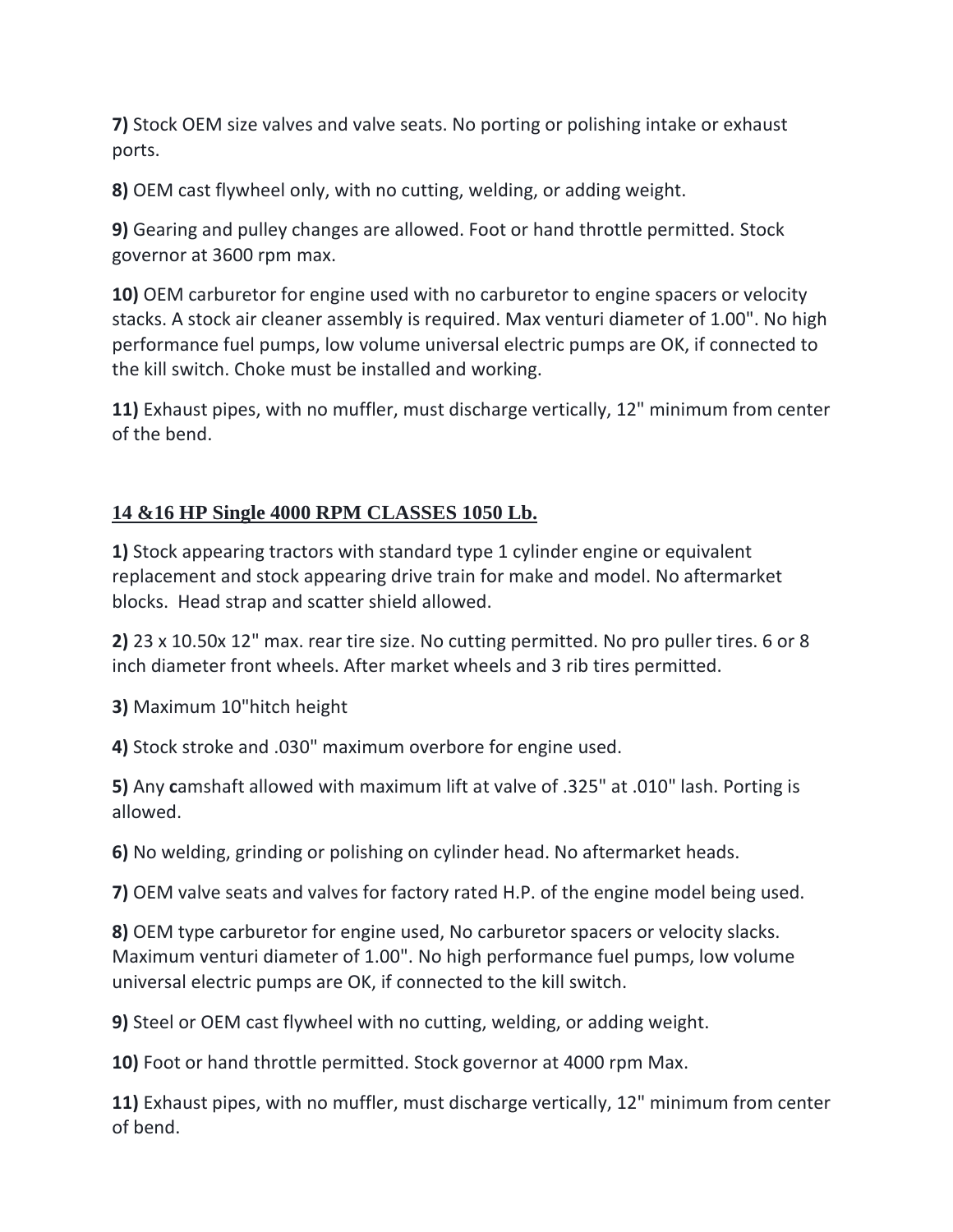**12)** Stock ignition system only**.** No aftermarket crank trigger ignition systems.

**13)** Must maintain factory stance.

## **20 & 25 HP 4000 RPM CLASSES 1050 Lbs.**

**1)** Stock appearing tractors with small engine type 1 or 2 cylinder engine and stock appearing drive train for make and model.

**2)** 26 x 12.00x 12" max. rear tire size. No pro puller tires. No cutting permitted. 6 or 8 inch diameter front wheels. After market wheels and 3 rib tires permitted.

**3)** Maximum 13" hitch height.

**4)** Stock stroke and .030" maximum overbore for engine used.

**5)** Any **c**amshaft allowed with maximum lift at valve of .325" at .010" lash. No roller cams. No aftermarket heads. Porting is allowed.

**6)** OEM valve seats and valves for factory rated H.P. of the engine model being used.

**7)** OEM carburetor for engine used, no fuel injection, with No carburetor spacers or velocity stacks. Maximum venturi diameter of 1.00". Two barrel carb [22mm or .866"] allowed only in the 25 hp class. No high performance fuel pumps, low volume universal electric pumps are OK, if connected to the kill switch.

**8)** Steel or OEM cast flywheel with no cutting, welding, or adding weight.

**9)** Foot or hand throttle permitted. Stock governor at 4000 rpm max.

**10)** Exhaust pipes, with no muffler, must discharge vertically, 12" minimum from center of bend.

**11)** Must maintain factory stance.

# **MAX 14 HP 4000 RPM CLASSES 1050 Lb.**

**1)** Must be stock block Kohler, Briggs or Tecumseh single cylinder, flat head engines 15 hp and under, with nine bolt heads. Stock governor with 4000 RPM max. Foot or hand throttle permitted.

**2)** The engine must look stock on the outside. Must have stock stroke for engine, all other internal modifications are acceptable. An access hole over the piston is recommended for checking purposes. Aftermarket points and electronic ignition allowed.

**3)** The head may be aftermarket or billet. Head bolts must match a stock OEM head gasket. A scatter shield covering the entire width and height of the engine and securely